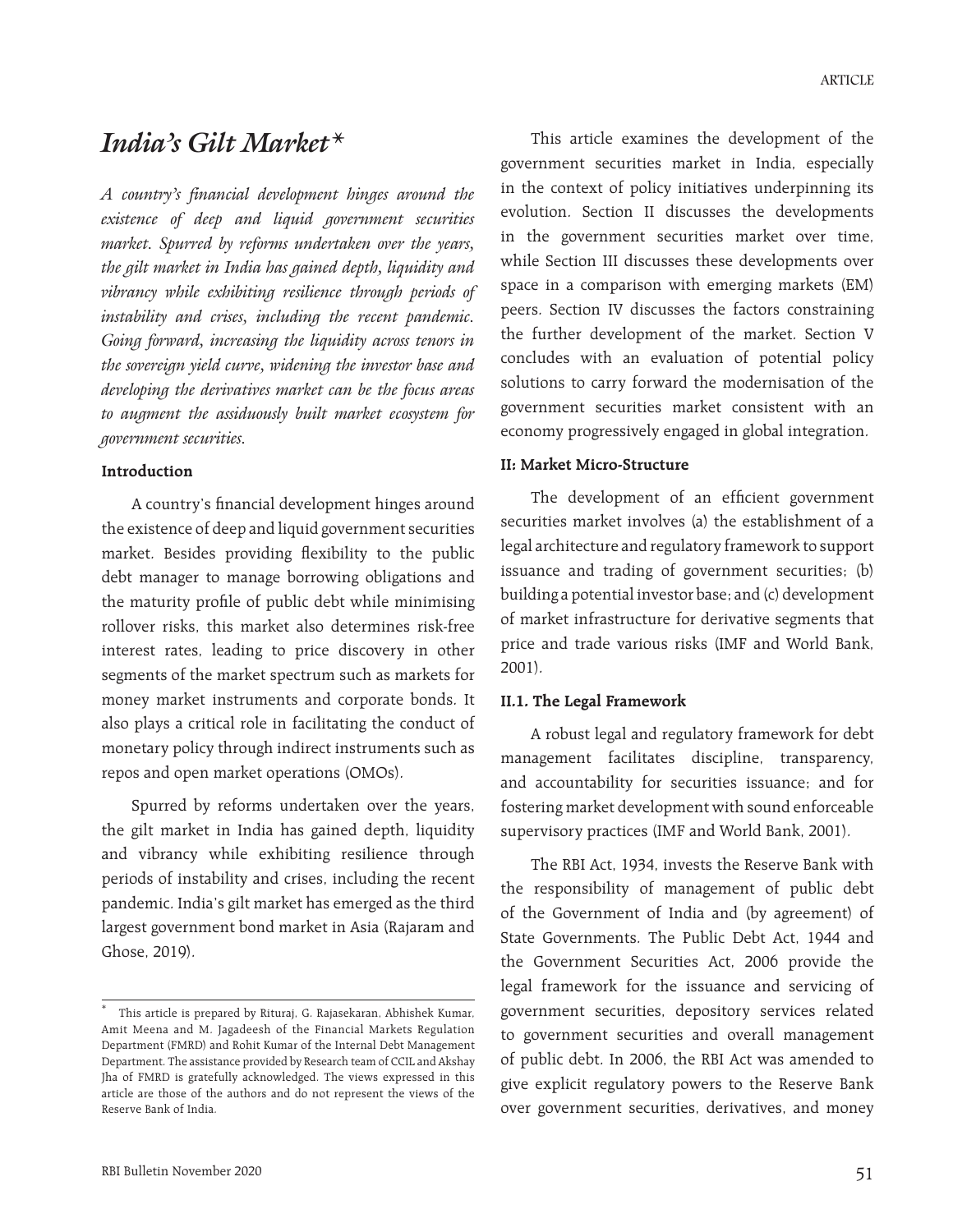India's Gilt Market

market instruments. Furthermore, the Payment and Settlement Systems (PSS) Act, 2007 empowers the Reserve Bank to regulate and supervise payment and settlement systems of the country, thereby providing a legal basis for multilateral netting, settlement finality and guaranteed settlement, all of which are critical for efficiency of the gilt market.

Within this overarching statutory framework, the Reserve Bank has been issuing regulations to regulate and develop the government securities market. To strengthen the debt issuance framework through better management and distribution of auction risk, guidelines for "When, as and if issued" (or 'When Issued' (WI)) trading in government securities were issued (2006). In the same year directions to allow short sale1 in government securities were issued to facilitate expression of two-way views on interest rates and improve price discovery. Liquidity in government securities market is complemented by deep and liquid repo markets. The repo market also facilitates undertaking short position as the delivery obligation of the short position is met by borrowing securities through the repo market. To augment the repo market, its participant base that included only SGL account<sup>2</sup> holders, was expanded to include non-SGL account holders (2003), Re-repo of government securities was permitted (2015) and tri-party repo was introduced (2017). A comprehensive set of Directions on the repo markets was issued in July 2018.

An active derivatives market facilitates capital market activity by providing instruments to hedge risks while also contributing to price discovery in the underlying. Guidelines for over the counter (OTC) rupee interest rate derivatives and interest rate futures were issued in 1999 and 2003, respectively. The regulatory framework has evolved over the years to address various aspects of the interest rate derivative markets

covering inter alia, eligible institutions, permissible instruments, exposure limits and reporting. Comprehensive Directions covering both OTC and exchange traded derivatives were issued in 2019. To promote transparency, fair access and dissemination of traded information and to ensure integrity and safety in trading, the electronic trading platforms (ETPs) on which transactions in instruments regulated by the Reserve Bank can be contracted were brought under the regulatory purview with the issuance of the Electronic Trading Platform (Reserve Bank) Directions, 2018. To strengthen the regulatory framework to prevent abusive market practices, directions for prevention of market abuse were introduced in 2019, in line with best global practices. With a view to improving the governance of the benchmark processes in markets regulated by the Reserve Bank, especially after the LIBOR scam3 , the Financial Benchmark Administrators (Reserve Bank) Directions were issued in 2019 in accordance with the best practices recommended in the International organisation of Securities Commissions (IOSCO) report on Principles for Financial Benchmarks (2013) and the Report of the Committee on Financial Benchmarks set up by the Reserve Bank (2014).

The legal and regulatory framework for the government securities markets has thus evolved over the years to facilitate efficient management of public debt and foster the development of secondary markets.

# **II.2. The Supply Side**

Issuances of government securities are made in different maturity buckets, enabling the formation of a yield curve from the short to the very long run of up to 40 years. Consequently, the share of securities with residual maturity of 20 years and above in the

<sup>&</sup>lt;sup>1</sup> Short sale means sale of security one does not own.

<sup>2</sup> SGL account: Subsidiary General Ledger Account is the account for government securities maintained with the Reserve Bank by eligible entities.

<sup>3</sup> LIBOR scam was a scheme in which bankers at several major financial institutions colluded with one-another to manipulate the London Interbank Offered Rate (LIBOR)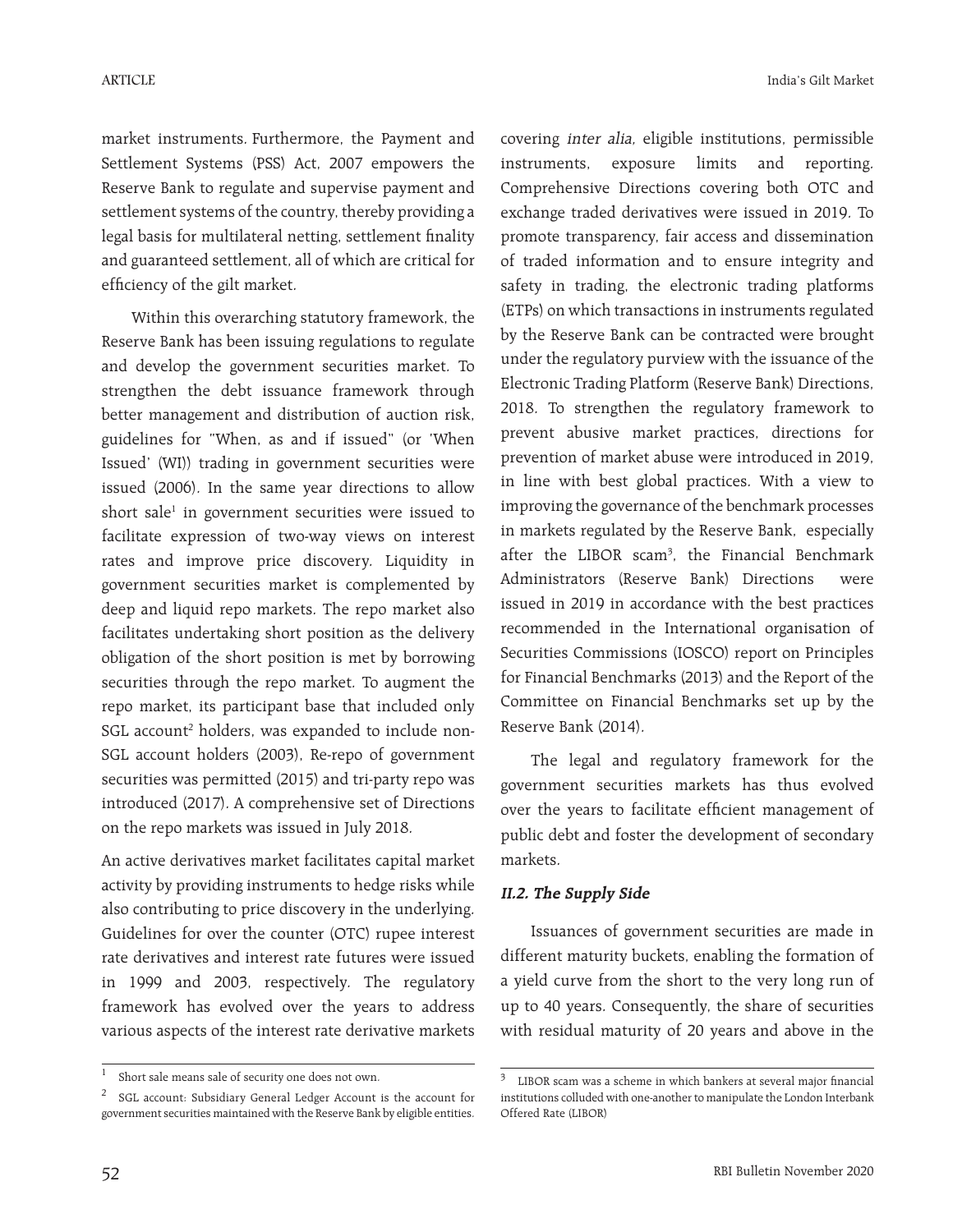| Table 1 - Maturity Profile of Dated Government Securities |                   |                                |                                          |                    |                                |                                          |  |  |
|-----------------------------------------------------------|-------------------|--------------------------------|------------------------------------------|--------------------|--------------------------------|------------------------------------------|--|--|
| Maturity (years)                                          |                   | March 31, 2012                 |                                          | September 30, 2020 |                                |                                          |  |  |
|                                                           | No. of securities | Total outstanding<br>$(5$ Cr.) | Share in total<br>outstanding (per cent) | No. of securities  | Total outstanding<br>$(5$ Cr.) | Share in total<br>outstanding (per cent) |  |  |
| $0 - 5$                                                   | 39                | 7,82,017                       | 30                                       | 34                 | 19,39,139                      | 29                                       |  |  |
| $5 - 7$                                                   | 12                | 4,22,251                       | 16                                       | 10                 | 8.74.072                       | 13                                       |  |  |
| $7 - 10$                                                  | 14                | 4,77,846                       | 18                                       | 13                 | 11,25,350                      | 17                                       |  |  |
| $10-15$                                                   | 11                | 3,61,451                       | 14                                       | 16                 | 13,52,702                      | 20                                       |  |  |
| 15-20                                                     | 6                 | 2,09,367                       | 8                                        | 4                  | 2,27,151                       |                                          |  |  |
| 20-25                                                     |                   | 2,37,307                       | 9                                        | 6                  | 5,06,002                       | 8                                        |  |  |
| 25-30                                                     | 3                 | 1,03,000                       | 4                                        | 3                  | 2,77,798                       |                                          |  |  |
| $>30$                                                     |                   |                                |                                          | 5                  | 3,54,468                       |                                          |  |  |
| Total                                                     | 92                | 25,93,328                      |                                          | 91                 | 66.56.682                      |                                          |  |  |

**Note:** Excludes special securities. Source: CCIL, RBI, RBI staff calculation.

outstanding stock has increased from 13 per cent at end-March 2012 to 17 per cent at end-September 2020 (Table 1). In conjunction, issue sizes have been enlarged through reissuances in consecutive auctions to create liquidity-enhancing homogenous stocks of securities with common coupon and maturity dates. The rollover risk of large issuance sizes is managed through active consolidation using buyback/ switches to supplement passive consolidation by way of reissuances. The number of securities has, consequently, remained largely unchanged over the last decade even as the stock of government debt has more than doubled.

Transparency in public debt supply was enhanced through the introduction of issuance calendars for auctions in government securities since April 2002. In recent years, detailed half-yearly borrowing calendars are announced, setting out weekly schedules of issuances, including the tenor and amount of securities to be issued. Dated government securities are primarily issued as fixed-coupon bonds. Product diversity has, however, sought to be brought about through instruments such as inflation-linked bonds, capital-indexed bonds, floating-rate bonds and bonds with embedded options. Treasury Bills (T-Bills) and Cash Management Bills (CMBs) are issued as

discounted instruments. Regulatory provision for issuance of Separate Trading of Registered Interest and Principal of Securities has also been made to facilitate the development of a zero-coupon yield curve. Niche products targeted at retail investors include sovereign gold bonds (a government security denominated in gold) and savings bonds.

Primary issuances of dated government securities are supported by a set of 21 Primary Dealers (PDs) who underwrite these auctions with prescribed targets on bidding commitments / success ratio (in respect of T-Bills/CMBs). During 2019-20, PDs individually achieved the stipulated minimum success ratio of 40 per cent, with an average of over 60 per cent. In addition, PDs may also be invited by the Reserve Bank to collectively bid to underwrite up to 100 per cent of the notified auction amounts of State Development Loans (SDLs)<sup>4</sup>.

## **II.3. The Demand Side**

A heterogeneous investor base with different time horizons and risk preferences plays a key role in increasing the resilience of debt markets by ensuring active trading and liquidity across tenors. Over the past decade, the investor base for government securities

SDLs are dated securities issued by State Governments.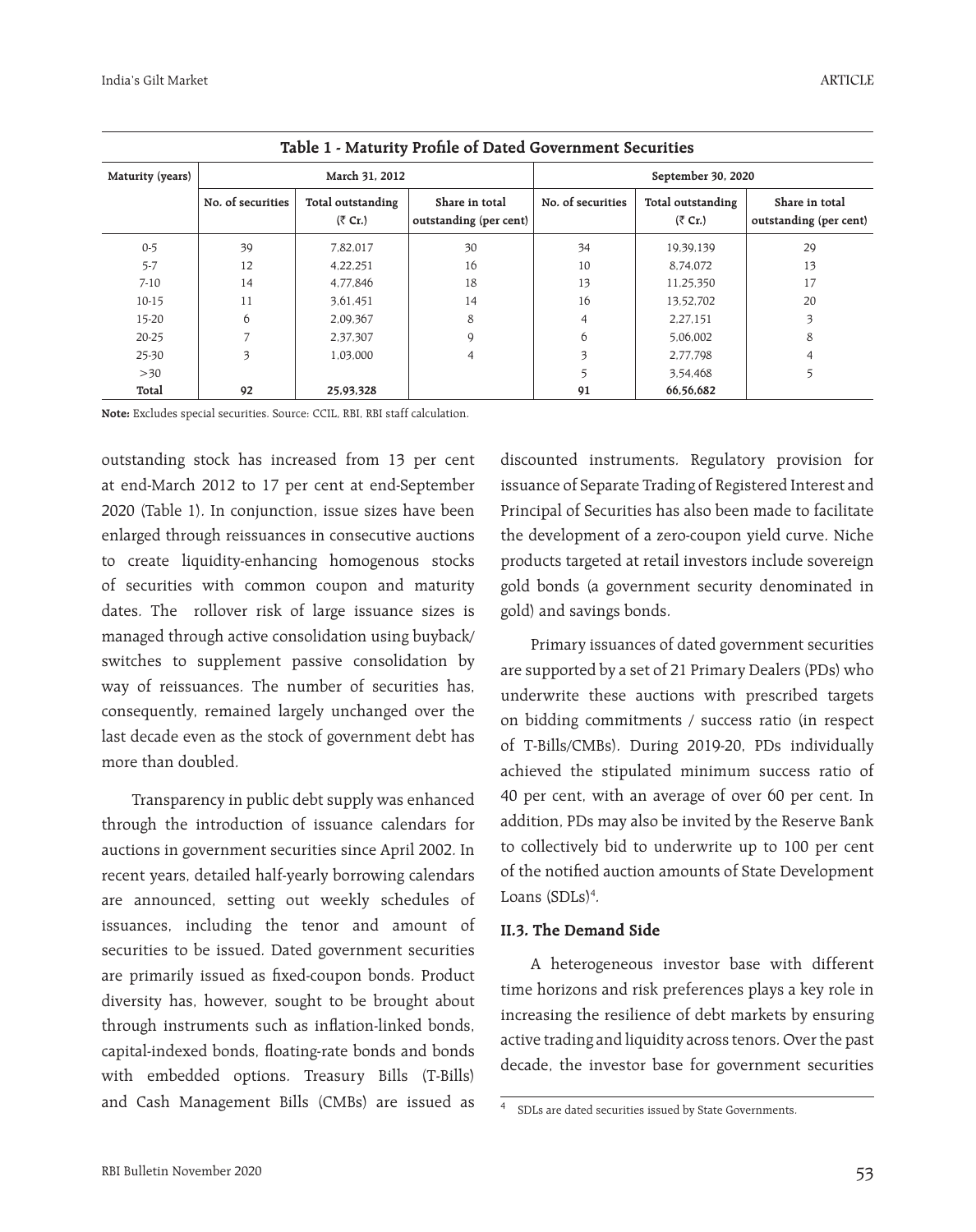| Table 2: Government Securities Holding (Per cent Share in Outstanding Stock) |                            |                        |              |              |                    |                |                             |                                    |              |
|------------------------------------------------------------------------------|----------------------------|------------------------|--------------|--------------|--------------------|----------------|-----------------------------|------------------------------------|--------------|
| Ouarter ended                                                                | Commercial<br><b>Banks</b> | Insurance<br>Companies | Corporates   | <b>FPIs</b>  | Provident<br>Funds | <b>RBI</b>     | <b>State</b><br>Governments | Other<br>Financial<br>Institutions | Others       |
| Mar 2010<br>Mar 2020                                                         | 47.25<br>40.41             | 22.16<br>25.09         | 2.99<br>0.81 | 0.59<br>2.44 | 6.76<br>4.72       | 11.76<br>15.13 | 2.05                        | 4.24<br>4.24                       | 4.24<br>5.12 |

| Table 2: Government Securities Holding (Per cent Share in Outstanding Stock) |  |  |  |
|------------------------------------------------------------------------------|--|--|--|
|                                                                              |  |  |  |

**Source:** DBIE

has expanded. Banks remain the largest investors in government securities. However, their share in total holdings has declined while those of insurance companies and non-resident investors have increased (Table 2).

Foreign Portfolio Investors (FPIs) have been permitted to invest in government securities subject to an upper limit of 6 per cent of the outstanding stock. With the introduction of the Fully Accessible Route (FAR), non-residents, including FPIs, can invest without any macro-prudential limits in certain specified securities<sup>5</sup>. FPIs can also invest in any government security through the Voluntary Retention Route (VRR)<sup>6</sup>, with several exemptions from macroprudential limits, but subject to a minimum retention period.

As is the case globally, retail investment in government securities in India is primarily routed through collective investment schemes like insurance, pension and mutual funds. Small savings schemes with associated tax benefits and fixed deposits with public sector banks also compete with government securities for retail interest. Nonetheless, several steps have been taken to encourage direct retail investment in government debt:

- (i) As retail investors may not have the expertise to appropriately price government securities, a non-competitive bidding facility in primary auctions was introduced for them with securities issued at the weighted average price discovered in auctions;
- (ii) A separate limit of 5 per cent of notified amount is set aside for retail investment in all primary issuances;
- (iii) Retail investors can use alternate aggregator/ facilitator channels such as banks, PDs and stock exchanges;
- (iv) Sovereign gold bonds have been launched for the retail investors and secondary market trading in the same has been enabled through exchanges;
- (v) A separate odd-lot segment with a minimum market lot size of  $\bar{\tau}$  10,000 against a standard lot size of  $\bar{z}$  5 crore has been created in Negotiated Dealing System Order Matching (NDS-OM) since 2007;
- (vi) Constituents' Subsidiary General Ledger (CSGL) account holders like Securities and Exchange Board of India (SEBI) regulated depositories have been permitted to undertake value free transfer (VFT) of government securities directly on the Reserve Bank's Core Banking Solution (e-Kuber) portal in respect of trades on exchanges between demat holders of different depositories. A facility of direct file upload on e-Kuber is being developed for the benefit of the CSGL account holders.

As of October 31, 2020, 10 dated securities are eligible for investment under FAR. Additionally, all new issuances of Government securities of 5-year, 10-year and 30-year tenors from the financial year 2020-21 shall be eligible for investment under the FAR as 'specified securities'

 $^6$   $\,$  VRR is a separate route for FPI investments introduced on March 01, 2019 to encourage long-term investments in government and corporate debt. In addition to offering exemptions from several macro-prudential controls, the scheme allows FPIs to undertake repo and derivative transactions freely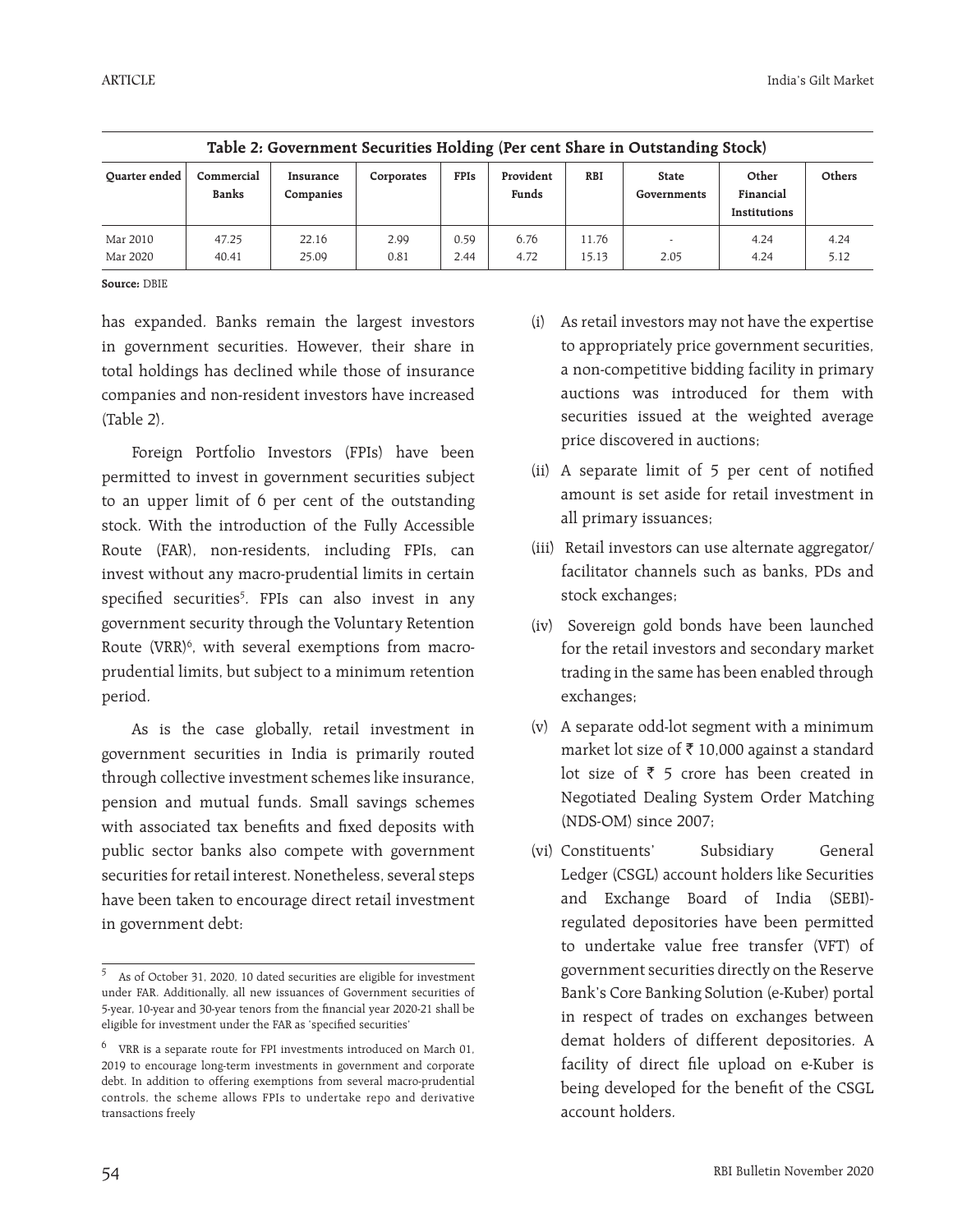### **II.4. Market Infrastructure**

A sound, robust and safe market infrastructure increases the resilience of the government securities market against external shocks and contributes to continuous price discovery, thereby enhancing market liquidity (BIS, 1999). The Reserve Bank has been engaged in developing the trading infrastructure for government securities, including reporting and timely dissemination of traded information both in outright and repo markets. The Negotiated Dealing System (NDS) introduced by the Reserve Bank in February 2002, has evolved over the years into a robust market infrastructure.

Auction of dated government securities was operationalised in the NDS (Public Debt Office-NDS) in April 2005 with a view to enhancing operational efficiency by enabling online bidding. The NDS-Auction platform catered to primary auctions until October 2012 when e-Kuber, a technology-based solution, which fosters market-based price discovery took over. This is seamlessly integrated with the depository of government securities held at the Reserve Bank's Public Debt Office, the payment systems and the secondary market trading infrastructure, including the NDS-OM and Clearing Corporation of India Ltd. (CCIL) (see below), to ensure linkages between the primary and secondary markets. This infrastructure also incorporates an interface with stock exchanges through which bids can be collected and placed with the Reserve Bank.

Around 80 per cent of secondary market transactions in government securities are conducted on the NDS-OM which is an anonymous order matching platform for trading in government securities<sup>7</sup>. Complementing the trading infrastructure is a mechanism for settlement of transactions on a delivery-versus-payment (DvP)-III<sup>8</sup> basis and through a central counterparty which eliminates counterparty risks and, through multilateral netting, reduces liquidity requirements. The CCIL, set up in 2001, is authorised as a payment system under the PSS Act, 2007<sup>9</sup> to act as the central counterparty for government securities transactions. The CCIL has been assessed as compliant with international standards set out under the Principles for Financial Markets Infrastructure (PFMI)<sup>10</sup>. Repo transactions in government securities are conducted primarily over two platforms - Clearcorp Repo Order Matching System (CROMS) and Triparty Repo Dealing System (TREPS). These platforms, including the NDS-OM, are operated by Clearcorp Dealing Systems (India) Ltd., a CCIL subsidiary and are governed under the Electronic Trading Platforms (Reserve Bank) Directions, 2018. Repo trades are also settled by the CCIL under the DvP-III process along with outright transactions to secure liquidity and netting efficiency in settlements. The infrastructure arrangements incorporate near real-time dissemination of trade information. Complementing the market infrastructure is a trade repository to which all OTC derivative transactions in related interest rate derivatives (as also foreign exchange and credit derivatives) are reported, thus providing a 360 degree view of all transactions in government securities and related markets, enabling effective market oversight and surveillance.

During the past decade, average daily turnover in the outright segment increased at a Compounded

The remaining transactions take place over-the-counter (OTC) and are reported on NDS-OM.

 $8$  Delivery versus Payment – III (DvP-III) is a settlement method wherein both the securities and the funds legs are settled on a net basis and only the final net position of all transactions undertaken by a participant is settled.

<sup>9</sup> CCIL has been certified as an authorized Payment System under the PSS Act for undertaking clearing and settlement of transactions in government securities, money market instruments, foreign exchange and Rupee derivatives.

 $^{10}\,$  PFMIs are international standards for financial market infrastructures issued by the Committee on Payments and Market Infrastructures and the International Organisation of Securities Commissions. https://www.bis.org/ cpmi/info\_pfmi.htm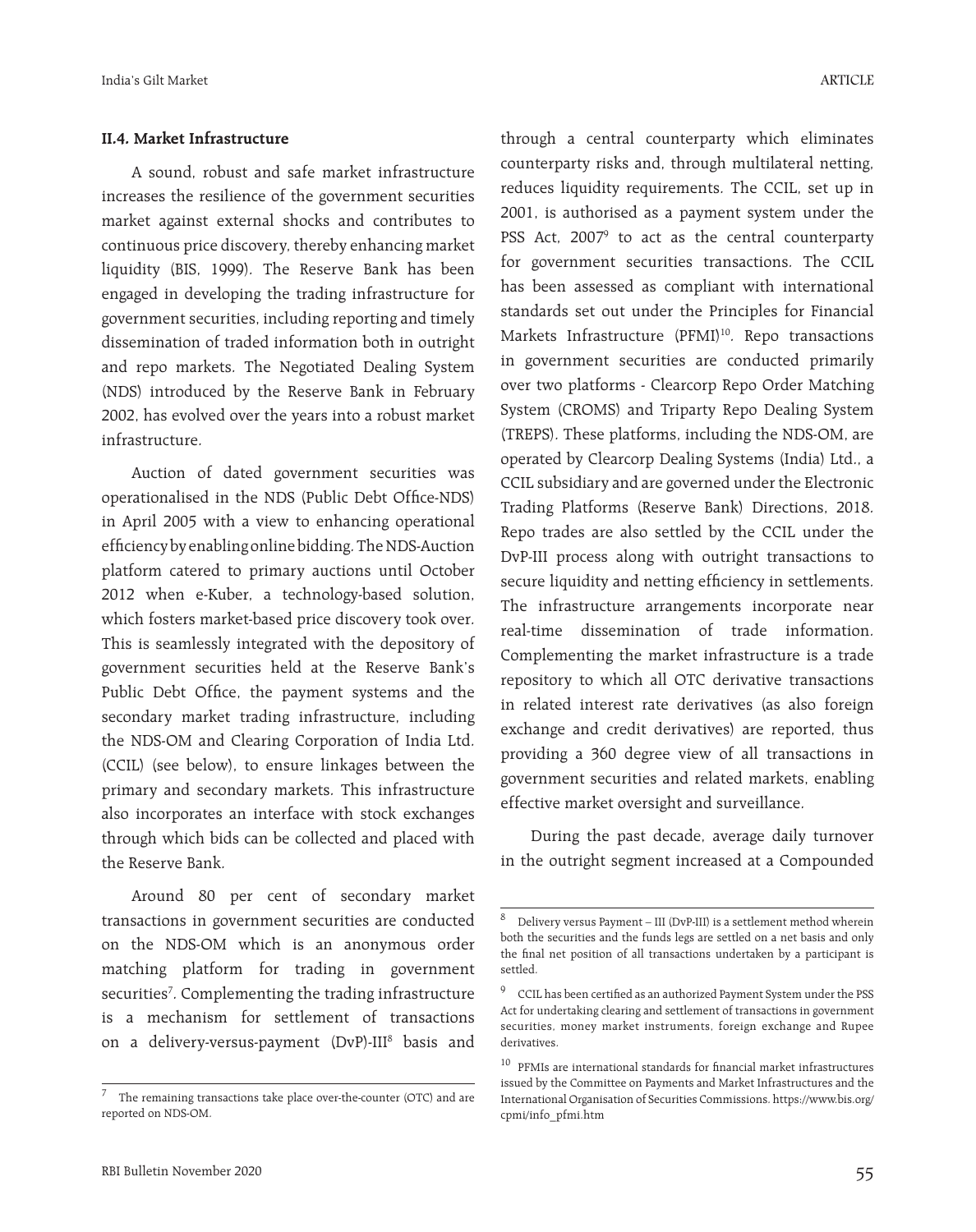



Annual Growth Rate (CAGR) of 16 per cent from `15,000 crore in 2009-10 to `64,000 crore in 2019-20 (Chart 1). The netting benefits accruing to participants increased commensurately, as can be observed by an improvement in netting factor, which measures efficiency achieved on account of multilateral netting (Chart 2). Increased market liquidity and improvement in market infrastructure has also made it easier to execute large trades (Table 3).

The repo market witnessed substantial growth, with average daily volume increasing from around ₹ 75,000 crore in 2009-10 to around ₹ 2 lakh crore in 2019-20 (Chart 3). Simultaneously, the derivatives

| Table 3 - Deal Size Analysis for Outright Trades |                                    |              |                |                 |                             |  |  |  |
|--------------------------------------------------|------------------------------------|--------------|----------------|-----------------|-----------------------------|--|--|--|
| Financial Year                                   | Deal Size (percent of total deals) |              |                |                 |                             |  |  |  |
|                                                  | Below<br>$\bar{z}$ 5 crore         | ₹5 crore     | ₹5-10<br>crore | ₹10-20<br>crore | Above<br>$\bar{z}$ 20 crore |  |  |  |
| 2009-10<br>2019-20                               | 5.7<br>3.4                         | 65.1<br>52.9 | 18.0<br>21.1   | 3.3<br>7.8      | 7.8<br>14.9                 |  |  |  |

**Source:** CCIL.

markets (interest rate swaps or IRS; interest rate futures or IRF) have also developed. In particular, liquidity in the Overnight Index Swap (OIS) market witnessed a significant increase in recent years (Chart 4).

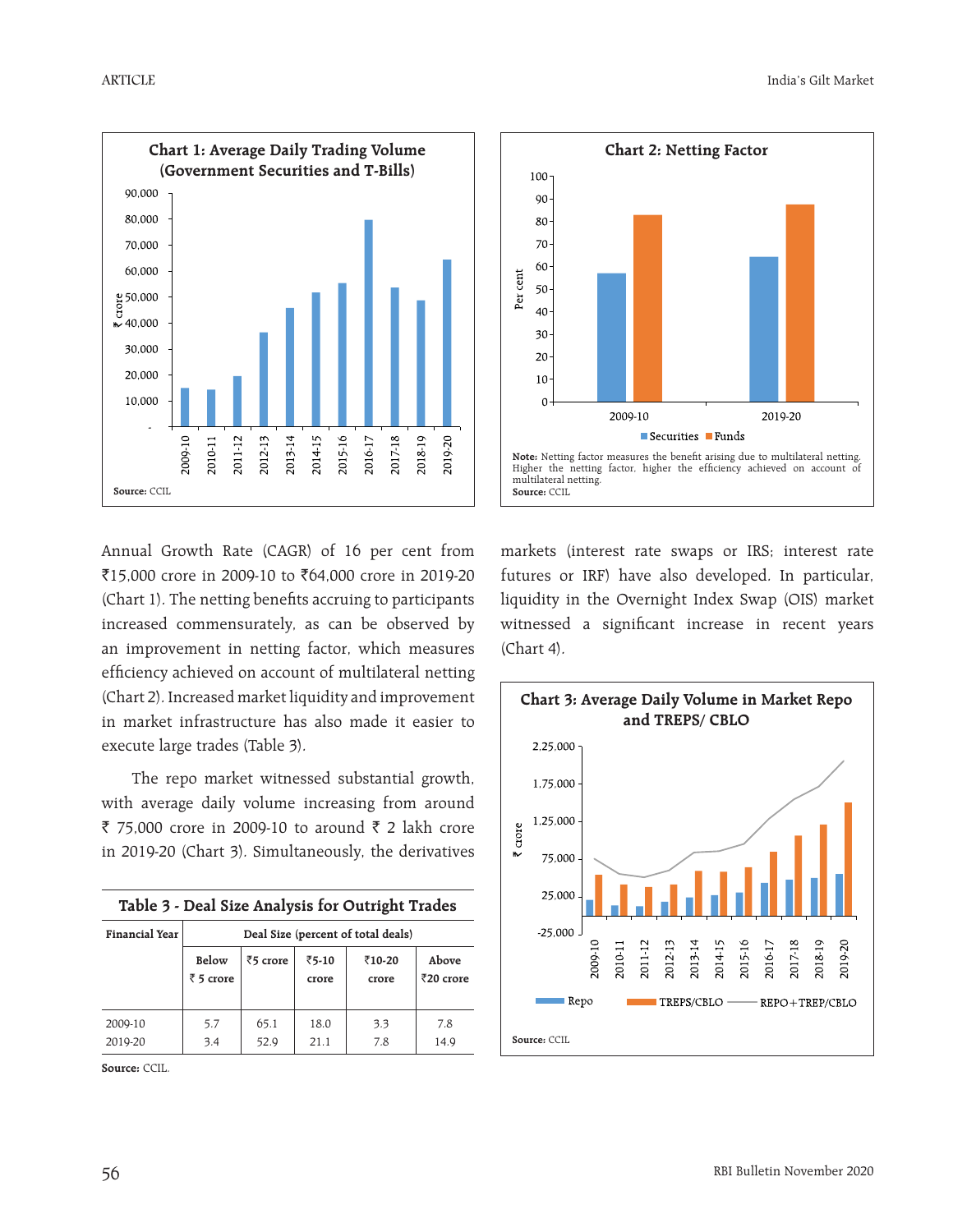

The government securities market has also provided a robust backbone for the development of the corporate bond market. Stable credit spreads (difference between government securities and corporate bond yields) over long periods of time testify to the relatively smooth transmission of impulses from the government securities segment to the corporate bond market (Charts 5 and 6).





## **III. Cross-country Experience**

The size of Indian Government bond market is large compared to most Asian economies, except China and Malaysia (Chart 7).

In comparison to Asian peers, the maturity profile of outstanding Indian government debt is more uniformly distributed across short (less than 5 years), medium (5 to 10 years) and long (above

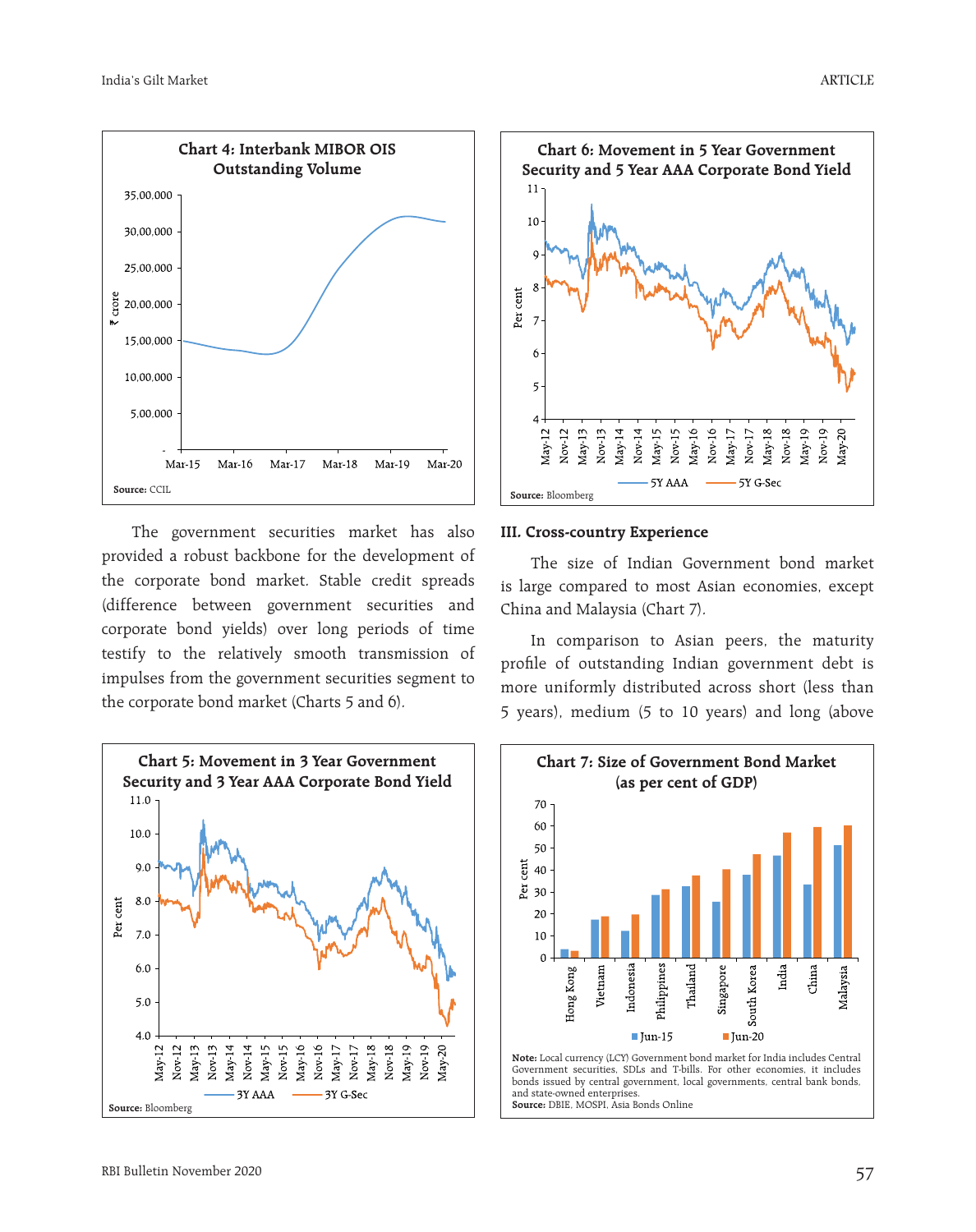

10 years) tenors (Chart 8), allowing investors the flexibility to invest as per their time horizons. Even relative to the wider emerging market (EM) universe, the average maturity of outstanding government debt is relatively high, indicating a lower rollover risk (Chart 9).

A liquid market is generally characterised by small bid/ask spreads which do not materially increase for large transactions (Gerber, 1997).





The average bid-ask spread for Indian government securities is among the lowest amongst Asian EM peers (Chart 10). In fact, the market liquidity compares well even with developed economies in terms of impact cost and bid-ask spread (BIS, 2019). However, the turnover ratio – the ratio of turnover to outstanding stock of bonds – is lower in the Indian case, indicating relatively lower volume in the secondary market (Chart 11).



Data for India includes Central Government securities, SDLs and T-bills. For some other economies, it includes bonds issued by central government, local governments, central bank bonds, and state-owned enterprises. **Source:** Asia Bonds Online, CCIL and DBIE.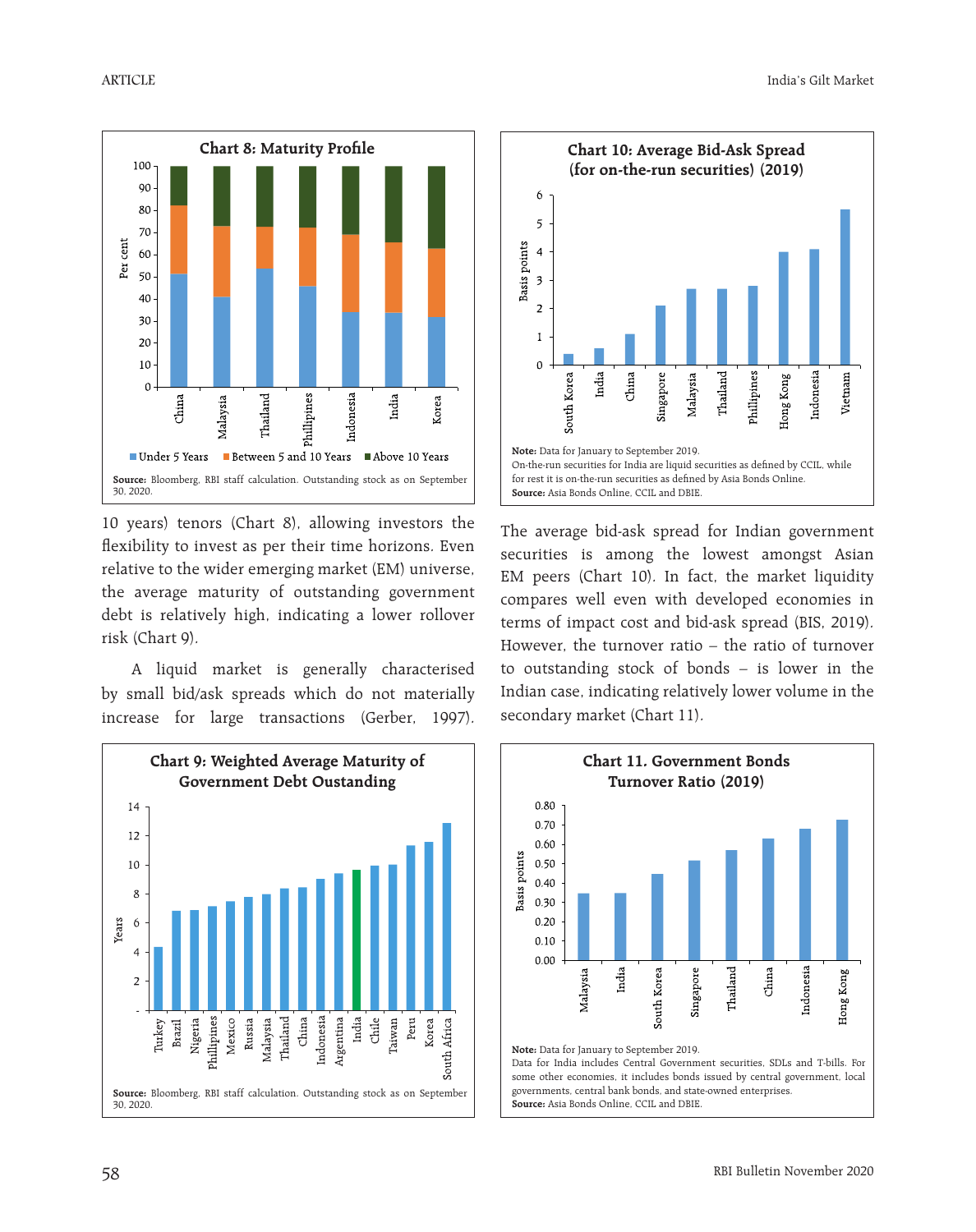

Yield volatility is generally defined as standard deviation of daily yield changes over the previous 21 trading days (a proxy for calendar month). High yield volatility suggests less predictability of the daily movements in bond yields, while low volatility implies that yields are relatively stable at around the average yields and thus may be an indicator of more liquid market (Kawai, 2019). In recent years, yield volatility for Indian government securities has generally remained higher than for bonds in China and Malaysia due to supply concerns and volatility in crude oil prices. However, the volatility has been lower than that of bonds issued in Indonesia, Philippines and Vietnam (Chart 12).

Non-resident investment in Indian government securities is low relative to Asian EM peers (Chart 13), partly in reflection of the calibrated approach to opening up of domestic debt markets for foreign investment adopted in India. The relatively lower foreign presence in debt markets has, however, made Indian markets less vulnerable to external shocks

such as yield movements in the US Treasury notes (Chart 14).

The yield curve for India stretches up to 40 years, a feature not observed in most emerging market

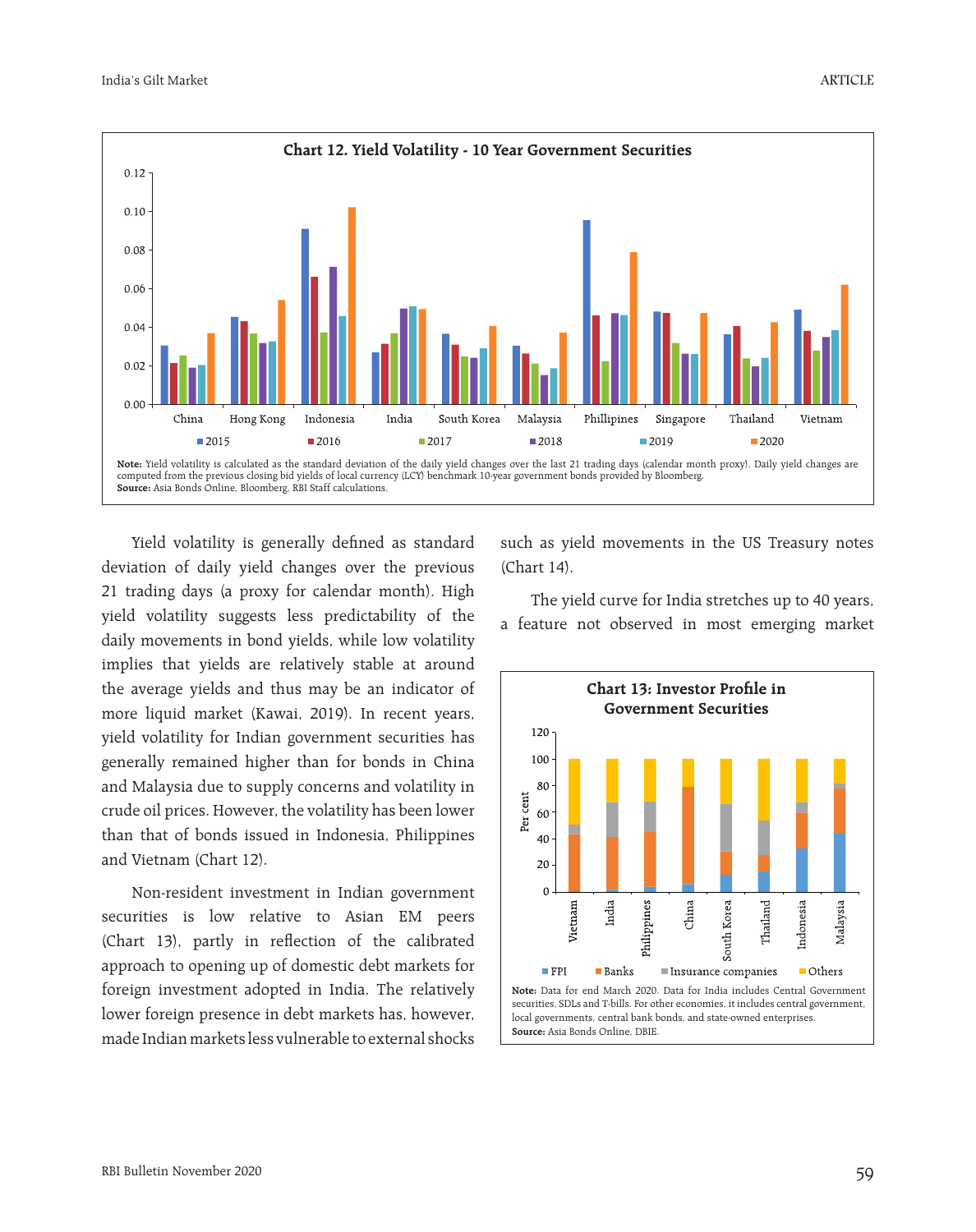

economies (EMEs) (Chart 15). The Indian yield curve is also among the flattest, reflecting the lower term premium across the term structure. At the same time, the Indian yield curve displays kinks at select tenors, reflecting the liquidity premium commanded by select securities / tenors. Such kinks are also observed in the yield curves of some other EMs (Chart 16).





#### **IV. Some Idiosyncratic Features**

Secondary market liquidity in government securities is concentrated in a few securities and a few tenors. The share of the top 5 securities in the secondary market turnover remains high at about 75 per cent in 2019-20 (Chart 17). The bulk of the trading remains concentrated in securities with tenors between 7 and

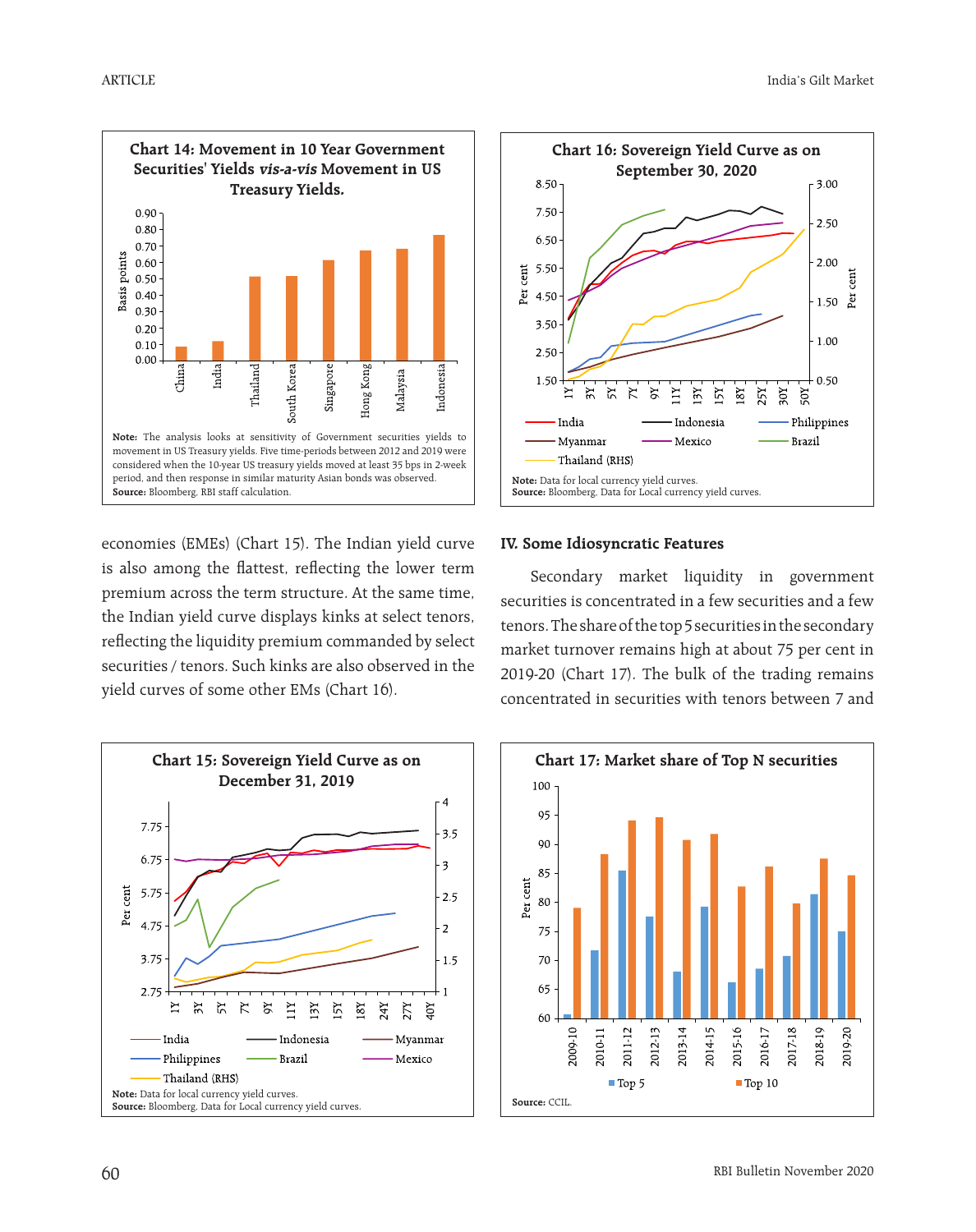

10 years (Chart 18). A wider distribution of secondary market liquidity across tenors could further increase the reliability of sovereign yield curve as a benchmark for risk-free rates and, consequently, improve the pricing of non-sovereign debt. This, however, also reflects specific aspects of the market microstructure in India.





Insurance and provident funds are 'buy and hold' investors due to their cash flow patterns and related investment strategies, preferring longer dated securities in line with their liability commitments. The share of such entities in daily trading volumes is significantly lower relative to their share in holdings of government securities (Charts 19 and 20 and Table 4).

#### **Table 4: Maturity Bucket-wise Holdings for Dated Government of India securities**  (Per cent)

| Category                 | Up to<br>5<br>year | 5 to<br>10<br>year | 10 to<br>15<br>year | $15$ to<br>25<br>year | Above<br>25<br>year |
|--------------------------|--------------------|--------------------|---------------------|-----------------------|---------------------|
| Commercial Banks         | 54.2               | 52.1               | 43.2                | 11.6                  | 3.1                 |
| Insurance                | 7.6                | 10.6               | 31.5                | 65.2                  | 90.4                |
| Mutual Funds             | 2.5                | 3.7                | 2.2                 | 0.3                   | 0.5                 |
| Co-op Banks              | 0.3                | 1.3                | 0.8                 | 0.3                   | 0.2                 |
| <b>RBI</b>               | 28.2               | 23.2               | 11.6                | 6.2                   | 0.0                 |
| Provident Funds          | 2.0                | 2.3                | 4.4                 | 10.8                  | 3.9                 |
| <b>State Governments</b> | 2.2                | 3.9                | 3.2                 | 0.0                   | 0.0                 |
| Others                   | 3.0                | 2.9                | 3.1                 | 5.6                   | 1.8                 |
| Total                    | 100.0              | 100.0              | 100.0               | 100.0                 | 100.0               |

**Note:** Data as on June 30, 2020.

**Source:** RBI staff calculations.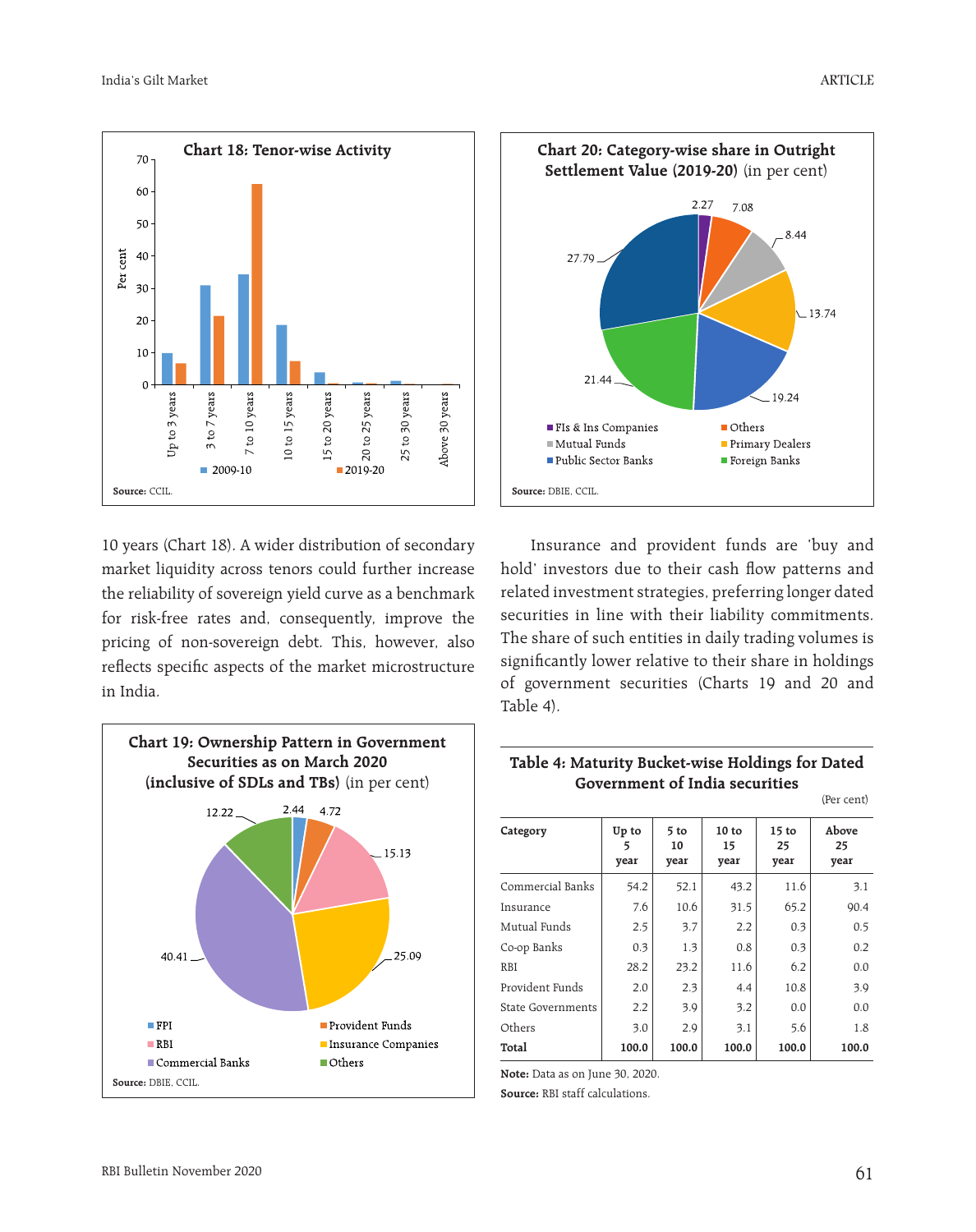A large number of participants in the government securities markets are 'long only' players, with regulatory constraints or trading strategies that constrain them from assuming short positions in bear markets. For instance, while the Reserve Bank has allowed all entities to take short positions, entities outside its jurisdiction such as mutual funds are restricted by their respective regulators. Even among banks, some prefer to hold long positions as a trading strategy. Thus, liquidity tends to dry off in bearish markets and in times of uncertainty, with participants unwilling or unable to express their views on prices.

IRD market segments have developed over the last few years. However, the only major liquid product is the Mumbai Interbank Offered Rate (MIBOR) based OIS (Table 5). Participation in the IRD markets is also limited to foreign banks, private sector banks and PDs, which together account for most of the trading volumes. Banks, insurance companies and pension funds hold significant amounts of government securities, but with insurance companies and pension funds not required to mark their investments to market and banks permitted to hold a large part of their government securities in the 'Held to Maturity' (HTM) category, such participants are not incentivised to hedge. Additionally, prescriptions of asymmetric accounting treatment of hedges – mark -to-market depreciations have to be accounted for but appreciations are ignored in the case of cash positions while both appreciation and depreciation have to be

| <b>Traded Volume of IRS Trades</b> |              |              |                |  |  |  |  |
|------------------------------------|--------------|--------------|----------------|--|--|--|--|
|                                    |              |              | (In ₹ billion) |  |  |  |  |
| Year                               | <b>MIBOR</b> | <b>MIFOR</b> | <b>INBMK</b>   |  |  |  |  |
| 2013-14                            | 22.967       | 798          | 4              |  |  |  |  |
| 2014-15                            | 20.292       | 1,198        | 3              |  |  |  |  |
| 2015-16                            | 21,329       | 993          | 3              |  |  |  |  |
| 2016-17                            | 19.235       | 1,254        |                |  |  |  |  |
| 2017-18                            | 33.808       | 1.112        |                |  |  |  |  |
| 2018-19                            | 58,617       | 1,709        |                |  |  |  |  |
| 2019-20                            | 39,181       | 2,886        |                |  |  |  |  |
| 2020-21 (till Aug-20)              | 6,745        | 668          |                |  |  |  |  |

accounted for in the case of derivative positions $11 - is$ also one of the reasons why banks have been averse to hedging.

## **V. The Way Forward**

In 2020-21, the primary market issuance strategy has been fine-tuned to issue securities in six "key" tenors viz., 2-year, 5-year, 10-year, 14-year, 30-year and 40-year with each security being issued/reissued once in a fortnight. This strategy will help the early buildup of sufficient float for trading in the secondary market and provide certainty about the exact tenor of security issuances.

Globally, illiquid securities are generally traded bilaterally. The Reserve Bank has recently authorised the Request For Quote (RFQ) mode of dealing on NDS-OM to provide participants with dedicated infrastructure to enable simultaneous and direct obtaining of quotes from multiple counterparties.

While the investment regime for non-residents has been evolving to facilitate FPI investments within calibrated macro-prudential controls, further efforts are necessary to enable non-residents to tap Indian gilts. International settlement of government securities through International Central Securities Depositories (ICSDs) can enable non-residents that desire to invest in government securities but are not keen to have a domestic registration for the purpose. Recent regulatory changes facilitating ease of access for non-residents to domestic hedging markets can also further this endeavour. Similarly, efforts are ongoing to expand the retail investor base through technology-driven solutions tailored to enable direct access to NDS-OM- an 'NDS-OM–Exchange Connect' to link exchanges to NDS-OM has also

 $^{\rm 11}$  The accounting treatment is applicable in case hedge effectiveness is not established. A hedge is deemed to be "effective" if at inception and throughout the life of the hedge, changes in the mark-to-market value of the hedged items with reference to the marked to market value at the time of the hedging are "almost fully offset" by the changes in the marked to market value of the hedging instrument and the actual results are within a range of 80per cent to 125 per cent